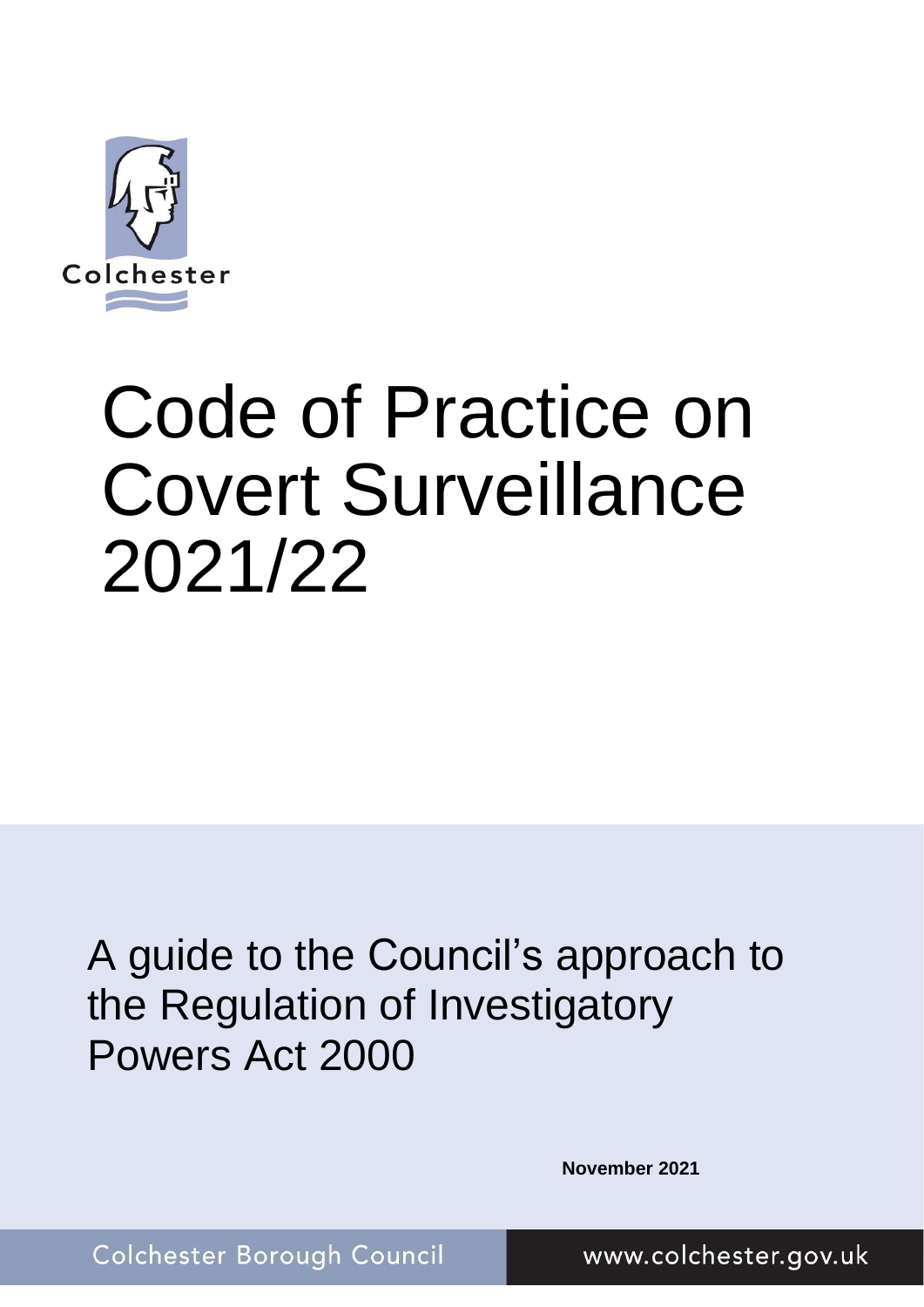# Contents Page

| 1.0  | <b>INTRODUCTION</b>                                                |                | 1              |
|------|--------------------------------------------------------------------|----------------|----------------|
| 2.0  | WHAT DOES THE ACT AND THE CODE COVER?                              |                | $\overline{2}$ |
| 2.1  | Directed surveillance                                              | $\overline{2}$ |                |
| 2.2  | General observations                                               | $\overline{2}$ |                |
| 2.3  | Intrusive surveillance                                             | 3              |                |
| 2.4  | <b>Covert Human Intelligence Sources</b>                           | 3              |                |
| 3.0  | <b>AREAS OF OPERATION</b>                                          |                | 4              |
| 4.0  | AUTHORISATION AND AUTHORISING OFFICERS                             |                | 4              |
| 5.0  | <b>CRIME THRESHOLD</b>                                             |                | 5              |
| 6.0  | <b>GROUNDS FOR GRANTING AN AUTHORISATION</b>                       |                | 6              |
| 7.0  | PROCEDURE FOR AUTHORISATIONS, CANCELLATIONS AND<br><b>RENEWALS</b> |                | 6              |
| 7.1  | Authorisations                                                     |                | 6              |
| 7.2  | Magistrates' Approval                                              |                | $\overline{7}$ |
| 7.3  | <b>Review</b>                                                      |                | 7              |
| 7.4  | <b>Renewals</b>                                                    |                | 7              |
| 7.5  | Cancellations                                                      |                | 8              |
| 7.6  | Audit                                                              |                | 8              |
| 8.0  | <b>MISCELLANEOUS POINTS</b>                                        |                | 8              |
| 8.1  | Material obtained from covert surveillance ("product")             |                | 8              |
| 8.2  | <b>CCTV</b>                                                        |                | 8              |
| 9.0  | <b>SOCIAL MEDIA</b>                                                |                | 8              |
| 10.0 | <b>TRAINING</b>                                                    |                | 9              |
| 11.0 | <b>GENERAL BEST PRACTICES</b>                                      |                | 9              |
| 12.0 | <b>SENIOR RESPONSIBLE OFFICER</b>                                  |                | 10             |
| 13.0 | <b>COMPLAINTS</b>                                                  |                | 10             |
|      | 14.0 QUERIES ABOUT THIS CODE OF PRACTICE                           |                | 10             |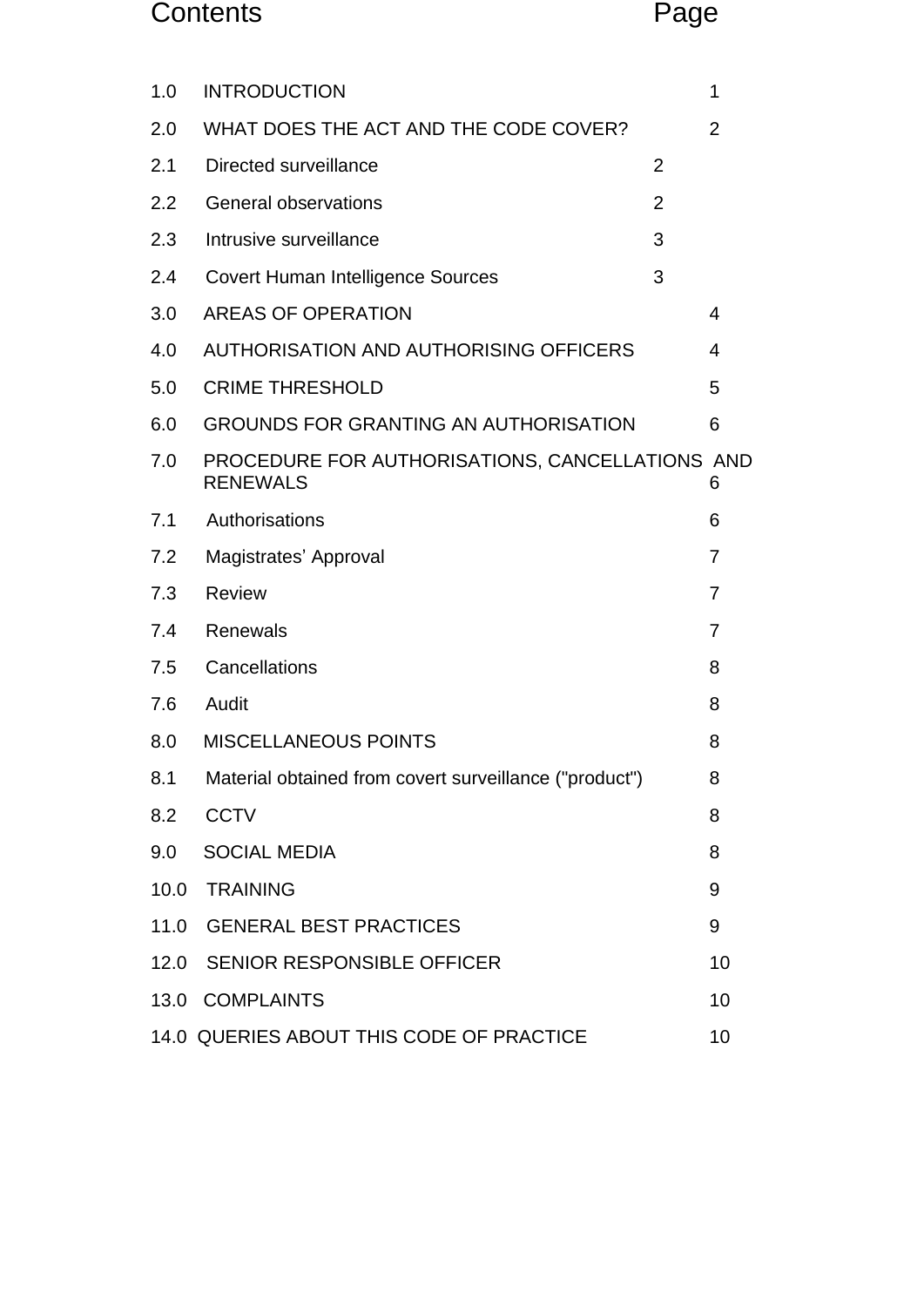# **CODE OF PRACTICE ON COVERT SURVEILLANCE**

\_\_\_\_\_\_\_\_\_\_\_\_\_\_\_\_\_\_\_\_\_\_\_\_\_\_\_\_\_\_\_\_\_\_\_\_\_\_\_\_\_\_\_\_\_\_\_\_\_\_\_\_\_\_\_\_\_\_\_\_\_\_\_\_\_\_\_\_\_\_\_\_\_\_\_\_\_\_\_\_\_\_\_\_\_\_\_\_\_\_\_\_\_\_\_\_\_\_\_\_\_\_\_\_\_\_\_\_

# <span id="page-2-0"></span>**1.0 INTRODUCTION**

The Council enforces the law in a number of areas. As part of this enforcement there will be occasions where surveillance of individuals or property is necessary to ensure that the law is being complied with. When the Council does decide to undertake surveillance, it is important that it remains within the law which is contained in the Regulation of Investigatory Powers Act 2000 ("the Act") as amended by the Protection of Freedoms Act 2012 and the Investigatory Powers Act 2016.

The GOV website provides an overview of the Act and procedures:

<http://www.homeoffice.gov.uk/counter-terrorism/regulation-investigatory-powers/>

The Act sets out certain criteria that the Council has to comply with before it undertakes surveillance and those are also reflected in the Home Office Code of Practice on Covert Surveillance and Property Interference ("the Code of Practice") which is available on its website:

[https://assets.publishing.service.gov.uk/government/uploads/system/uploads/attachment\\_d](https://assets.publishing.service.gov.uk/government/uploads/system/uploads/attachment_data/file/742041/201800802_CSPI_code.pdf) [ata/file/742041/201800802\\_CSPI\\_code.pdf](https://assets.publishing.service.gov.uk/government/uploads/system/uploads/attachment_data/file/742041/201800802_CSPI_code.pdf)

The Home Office has also issued guidance on the judicial approval process for the Regulation of Investigatory Powers (RIPA) Act 2000 and the crime threshold for directed surveillance. This is available on the Home Office website:

[http://www.homeoffice.gov.uk/publications/counter-terrorism/ripa-forms/local-authority-ripa](http://www.homeoffice.gov.uk/publications/counter-terrorism/ripa-forms/local-authority-ripa-guidance/local-authority-england-wales?view=Binary)[guidance/local-authority-england-wales?view=Binary](http://www.homeoffice.gov.uk/publications/counter-terrorism/ripa-forms/local-authority-ripa-guidance/local-authority-england-wales?view=Binary)

Officers will need to familiarise themselves with the contents of the Code of Practice and the Code.

The Investigatory Powers Commissioner's Office has responsibility for oversight of investigatory powers.

#### <https://www.ipco.org.uk/>

The Council will comply with the Code when carrying out directed surveillance and officers should be aware of its provisions. Failure to observe the provisions of the Act may result in the protection of the Act not being available. This may mean that the evidence gathered:

- *is not admissible in court proceedings.*
- *is a breach of an individual's human rights.*

This policy sets out how Colchester Borough Council (including Colchester Borough Homes) will comply with the Act, the Code and the Code of Practice. It also clarifies the circumstances in which officers will be able to use covert surveillance and the internal requirements that will need to be observed when conducting that surveillance.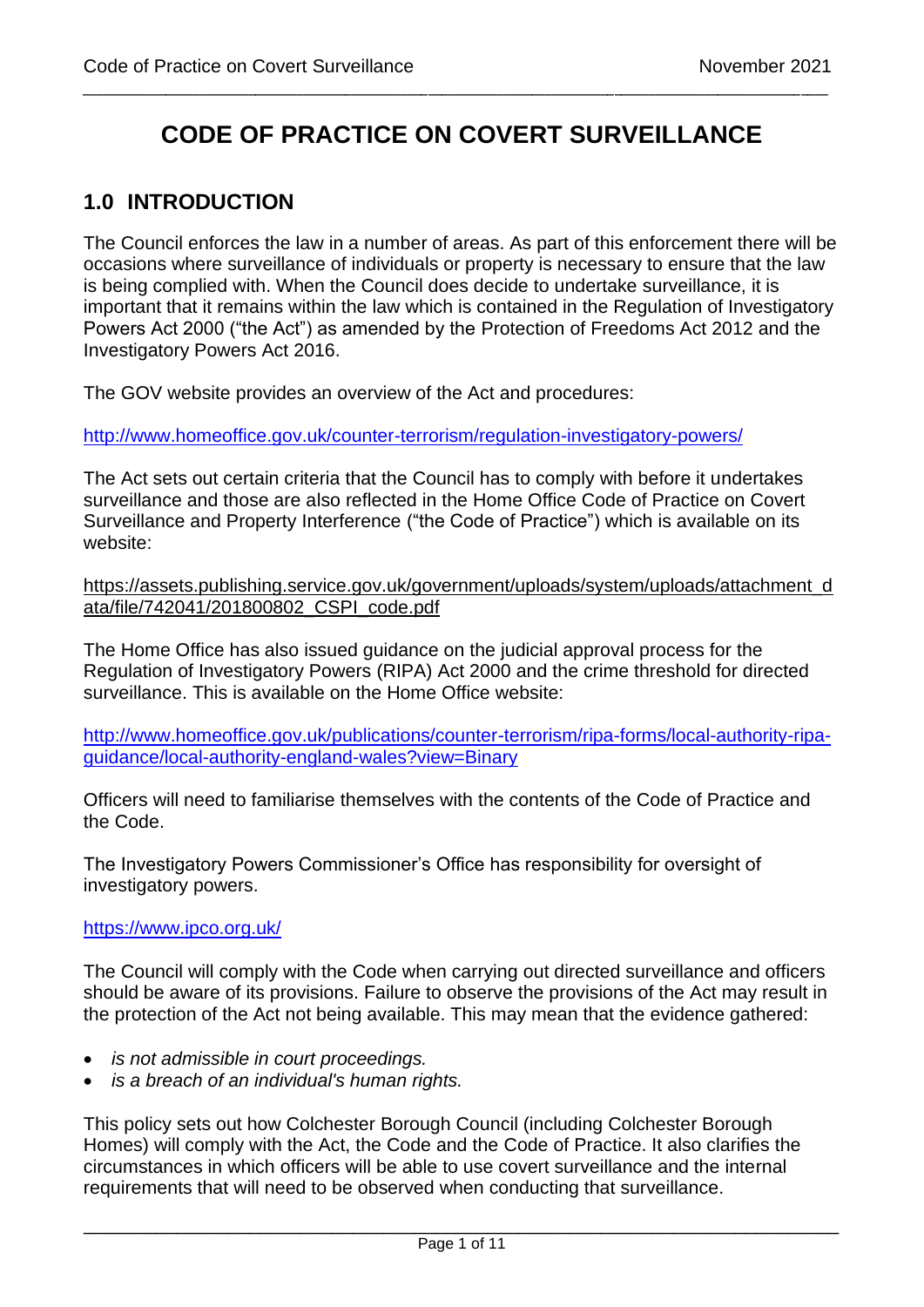The Policy Statement should be read in conjunction with the Council's Data Protection Policy.

\_\_\_\_\_\_\_\_\_\_\_\_\_\_\_\_\_\_\_\_\_\_\_\_\_\_\_\_\_\_\_\_\_\_\_\_\_\_\_\_\_\_\_\_\_\_\_\_\_\_\_\_\_\_\_\_\_\_\_\_\_\_\_\_\_\_\_\_\_\_\_\_\_\_\_\_\_\_\_\_\_\_\_\_\_\_\_\_\_\_\_\_\_\_\_\_\_\_\_\_\_\_\_\_\_\_\_\_

The Policy Statement will be made available for inspection at Council offices.

Any officer considering an application under the Act should first seek the advice of the Senior Responsible Officer in Legal Services.

#### <span id="page-3-0"></span>**2.0 What does the Act and the Code cover?**

The Act and the Code cover covert surveillance, which is defined in the Act as being surveillance which "*is carried out in manner calculated to ensure that the persons subject to the surveillance are unaware that it is or may be taking place".* 

#### <span id="page-3-1"></span>**2.1 Directed surveillance**

Local authorities can only use a form of covert surveillance called "directed surveillance". This is defined in the Act as where the surveillance is covert but not intrusive and is undertaken:

- for the purposes of a specific investigation or operation
- in such a manner as is likely to result in the obtaining of private information about a person (whether or not specifically identified for the purposes of the investigation) and
- otherwise than by way of an immediate response to events or circumstances, the nature of which is such that it would not be reasonably practicable for an authorisation under the Act to be sought.

"Private Information" in relation to a person includes any information relating to their private or family life.

Surveillance is not covert if notification has been sent to the intended subject of the surveillance. For example, in a noise nuisance case a letter notifying a subject that the noise will be monitored by officers visiting will make the surveillance overt. However, as a matter of good practice, surveillance should be considered covert if the notification to the subject is over 3 months old. All communications of this nature should be sent by Registered Post or delivered by hand.

#### <span id="page-3-2"></span>**2.2 General observations**

General observations by officers in the course of their duties are not covered by the Act

Directed surveillance will not include surveillance that is undertaken as an immediate response to events or circumstances which, by their nature could not have been foreseen. This will include situations where officers are out in the normal course of their duties and happen to witness an activity, for example a housing officer visiting tenants and witnessing anti-social behaviour by an individual. *In other words, where there is no systematic surveillance*.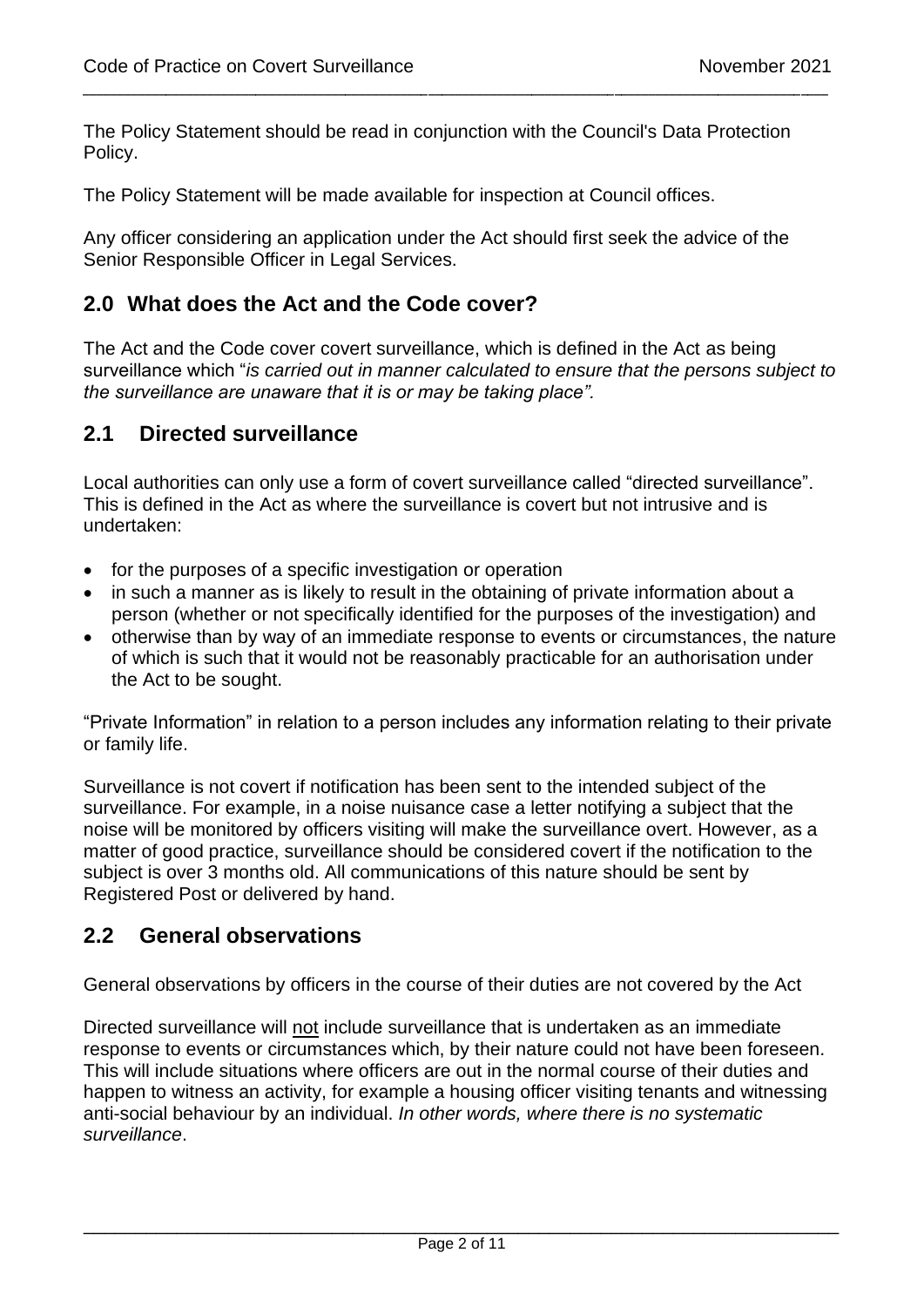If there is any doubt as to whether a RIPA authorisation is required, you must seek advice from the Council's Legal Services.

\_\_\_\_\_\_\_\_\_\_\_\_\_\_\_\_\_\_\_\_\_\_\_\_\_\_\_\_\_\_\_\_\_\_\_\_\_\_\_\_\_\_\_\_\_\_\_\_\_\_\_\_\_\_\_\_\_\_\_\_\_\_\_\_\_\_\_\_\_\_\_\_\_\_\_\_\_\_\_\_\_\_\_\_\_\_\_\_\_\_\_\_\_\_\_\_\_\_\_\_\_\_\_\_\_\_\_\_

#### <span id="page-4-0"></span>**2.3 Intrusive surveillance**

"Intrusive Surveillance" is surveillance that is:

- carried out in relation to anything taking place on any residential premises or in any private vehicle; and
- involves the presence of an individual on the premises or in the vehicle or is carried out by means of a surveillance device.

#### *Intrusive Surveillance cannot be authorised by local authority officers and all officers are strictly prohibited from engaging in Intrusive Surveillance.*

#### <span id="page-4-1"></span>**2.4 Covert Human Intelligence Sources**

The Council is also permitted to use Covert Human Intelligence Sources under the Act. A Covert Human Intelligence Source is someone who establishes or maintains a personal or other relationship for the covert purpose of helping the covert use of the relationship to obtain information. However, at the current time the Council does not consider this necessary and will not use Covert Human Intelligence Sources.

All officers are strictly prohibited from using Covert Human Intelligence Sources.

Unlike directed surveillance, which relates specifically to private information, authorisations for the use or conduct of a Covert Human Intelligence Source do not relate specifically to private information, but to the covert manipulation of a relationship to gain any information. European Court of Human Rights case law makes it clear that Article 8 of the European Convention on Human Rights includes the right to establish and develop relationships. Accordingly, any manipulation of a relationship by a public authority (e.g. one party having a covert purpose on behalf of a public authority) is likely to engage Article 8, regardless of whether or not the public authority intends to acquire private information.

Not all human source activity will meet the definition of a Covert Human Intelligence Source. For example, a source may be a public volunteer who discloses information out of professional or statutory duty or has been tasked to obtain information other than by way of a relationship.

<span id="page-4-2"></span>Certain individuals will be required to provide information to public authorities or designated bodies out of professional or statutory duty. For example, employees within organisations regulated by the money laundering provisions of the Proceeds of Crime Act 2002 will be required to comply with the Money Laundering, Terrorist Financing and Transfer of Funds (Information on the Payer) Regulations 2017 and report suspicious transactions. Similarly, financial officials, accountants or company administrators may have a duty to provide information that they have obtained by virtue of their position to the Serious Fraud Office.

Any such regulatory or professional disclosures should not result in these individuals meeting the definition of a Covert Human Intelligence Source, as the business or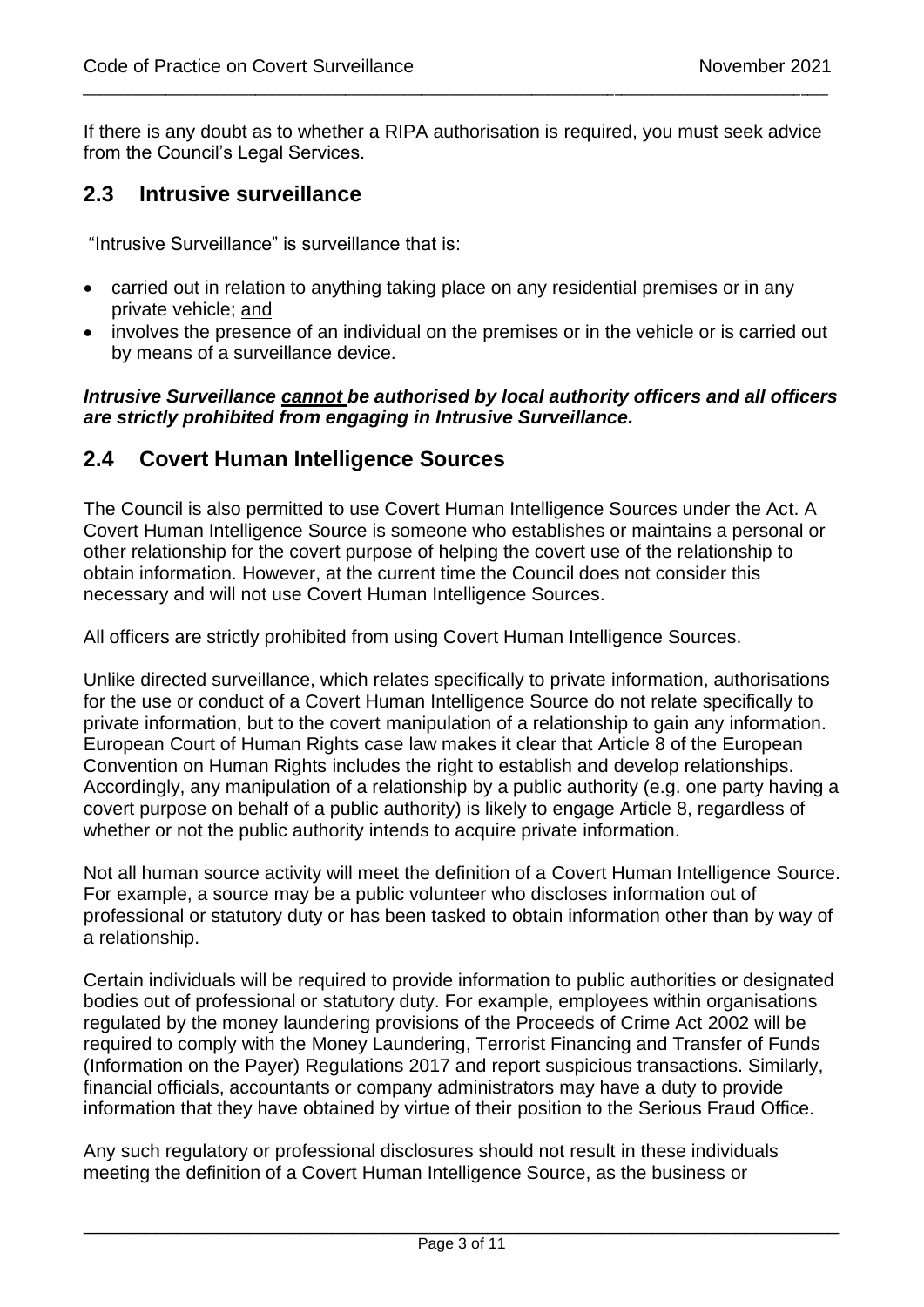professional relationships from which the information derives will not have been established or maintained for the covert purpose of disclosing such information.

\_\_\_\_\_\_\_\_\_\_\_\_\_\_\_\_\_\_\_\_\_\_\_\_\_\_\_\_\_\_\_\_\_\_\_\_\_\_\_\_\_\_\_\_\_\_\_\_\_\_\_\_\_\_\_\_\_\_\_\_\_\_\_\_\_\_\_\_\_\_\_\_\_\_\_\_\_\_\_\_\_\_\_\_\_\_\_\_\_\_\_\_\_\_\_\_\_\_\_\_\_\_\_\_\_\_\_\_

Individuals or members of organisations (e.g. travel agents, housing associations and taxi companies) who, because of their work or role have access to personal information, may voluntarily provide information to the police on a repeated basis and need to be managed appropriately. Public authorities must keep such human sources under constant review to ensure that they are managed with an appropriate level of sensitivity and confidentiality, and to establish whether, at any given stage, they could be regarded as a Covert Human Intelligence Source.

Any officer concerned must seek urgent advice from the Senior Responsible Officer.

#### **3.0 Areas of operation**

The Council has examined its functions and considers that the following areas may use directed surveillance from time to time. The following is not meant to be an exhaustive list but covers areas where directed surveillance may be necessary in the course of the Council's business.

- Neighbour nuisance and anti-social behaviour
- Protection of Council property
- Licensing enforcement
- Fraud against the Council (including benefit fraud)
- Misuse of Council property, facilities and services
- Enforcement of the planning regime
- Environmental monitoring and control
- Food Safety enforcement.
- CCTV, but more on this later (see 8.2).

However, this is subject to the crime threshold referred to at 5.0 below.

# <span id="page-5-0"></span>**4.0 AUTHORISATION AND AUTHORISING OFFICERS**

If directed surveillance is proposed to be carried out, then **authorisation must be sought.** 

Under the Regulation of Investigatory Powers (Directed Surveillance and Covert Human Intelligence Sources) Order 2003 as amended by the Regulation of Investigatory Powers (Directed Surveillance and Covert Human Intelligence Sources) Order 2010 and the Regulation of Investigatory Powers (Directed Surveillance and Covert Human Intelligence Sources) (Amendment) Order 2015, the Council considers that the following officers can authorise directed surveillance ("Authorising Officer"):

Chief Executive; Chief Operating Officer; Executive Director; and Strategic Director.

Any case involving Confidential Information must be authorised by the Chief Executive.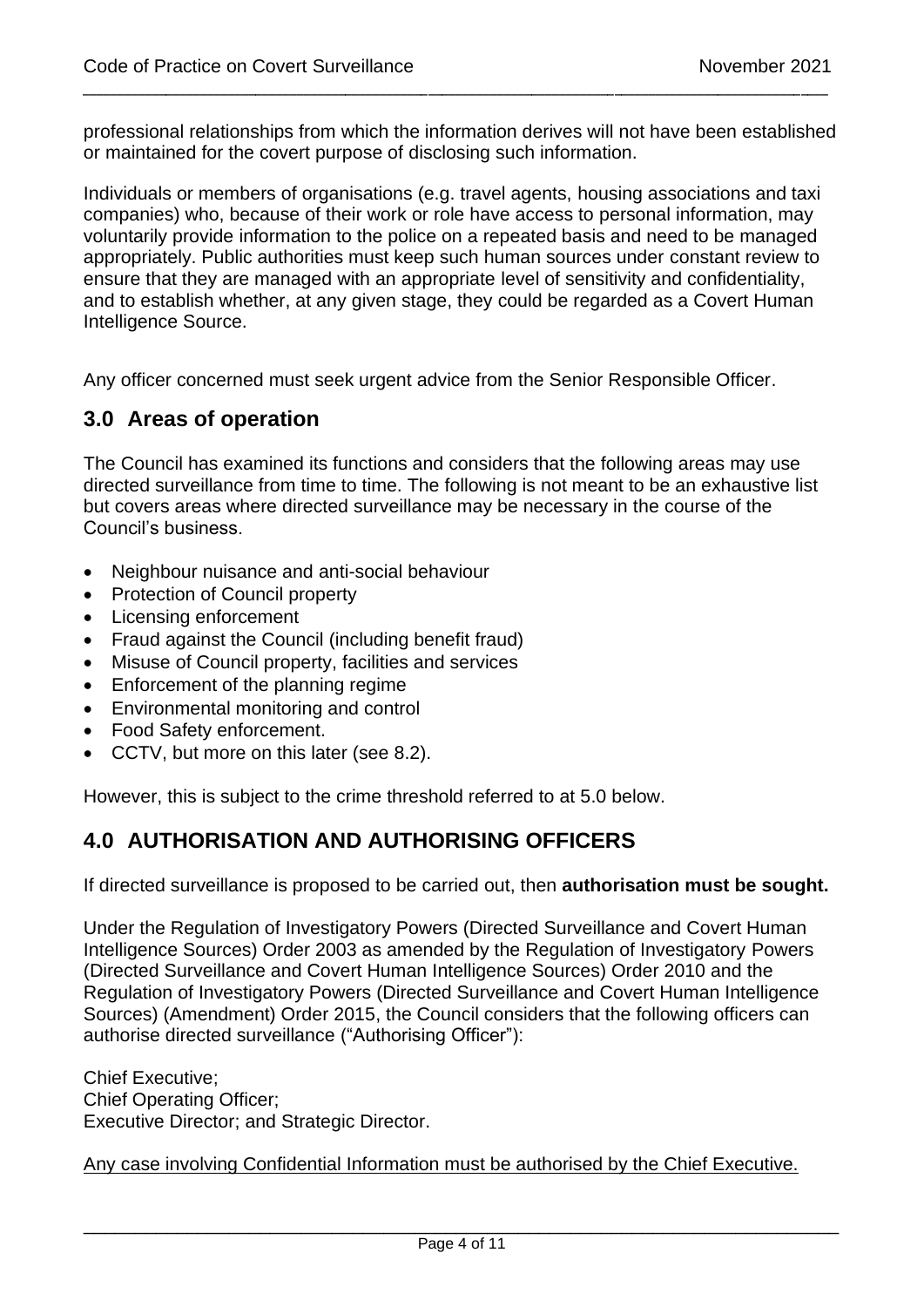An Authorising Officer when being requested to authorise directed surveillance must be satisfied that the request is necessary and meets the criteria set down in the Act, the Code and the Code of Practice. An Authorising Officer must not authorise directed surveillance connected with an investigation in which they are directly involved.

\_\_\_\_\_\_\_\_\_\_\_\_\_\_\_\_\_\_\_\_\_\_\_\_\_\_\_\_\_\_\_\_\_\_\_\_\_\_\_\_\_\_\_\_\_\_\_\_\_\_\_\_\_\_\_\_\_\_\_\_\_\_\_\_\_\_\_\_\_\_\_\_\_\_\_\_\_\_\_\_\_\_\_\_\_\_\_\_\_\_\_\_\_\_\_\_\_\_\_\_\_\_\_\_\_\_\_\_

Any application to extend or cancel surveillance must also be approved by an Authorising Officer.

Once any application is approved by the Authorising Officer it must be referred to Legal Services who will make an application for approval by a Magistrate.

No directed surveillance may be undertaken by the Council without the prior approval of a Magistrate.

# <span id="page-6-0"></span>**5.0 CRIME THRESHOLD**

The Code of Pratice states that the Council:

- **can** only grant an authorisation under RIPA for the use of directed surveillance where it is investigating criminal offences which attract a maximum custodial sentence of six months or more or criminal offences relating to the underage sale of alcohol or tobacco.
- **cannot** authorise directed surveillance for the purpose of preventing disorder unless this involves a criminal offence(s) punishable (whether on summary conviction or indictment) by a maximum term of at least 6 months' imprisonment.
- **can** authorise use of directed surveillance in more serious cases as long as the other tests are met – i.e. that it is necessary and proportionate and where prior approval from a Magistrate has been granted. Examples of cases where the offence being investigated attracts a maximum custodial sentence of six months or more could include more serious criminal damage, dangerous waste dumping and serious or serial benefit fraud.
- **can** authorise the use of directed surveillance for the purpose of preventing or detecting specified criminal offences relating to the underage sale of alcohol and tobacco where the necessity and proportionality test is met and prior approval from a Magistrate has been granted.
- **cannot** authorise the use of directed surveillance under RIPA to investigate disorder that does not involve criminal offences or to investigate low-level offences which include, for example, littering, dog control and fly-posting.

# <span id="page-6-1"></span>**6.0 GROUNDS FOR GRANTING AN AUTHORISATION**

An authorisation for directed surveillance may only be granted if the Authorising Officer believes that authorisation is necessary: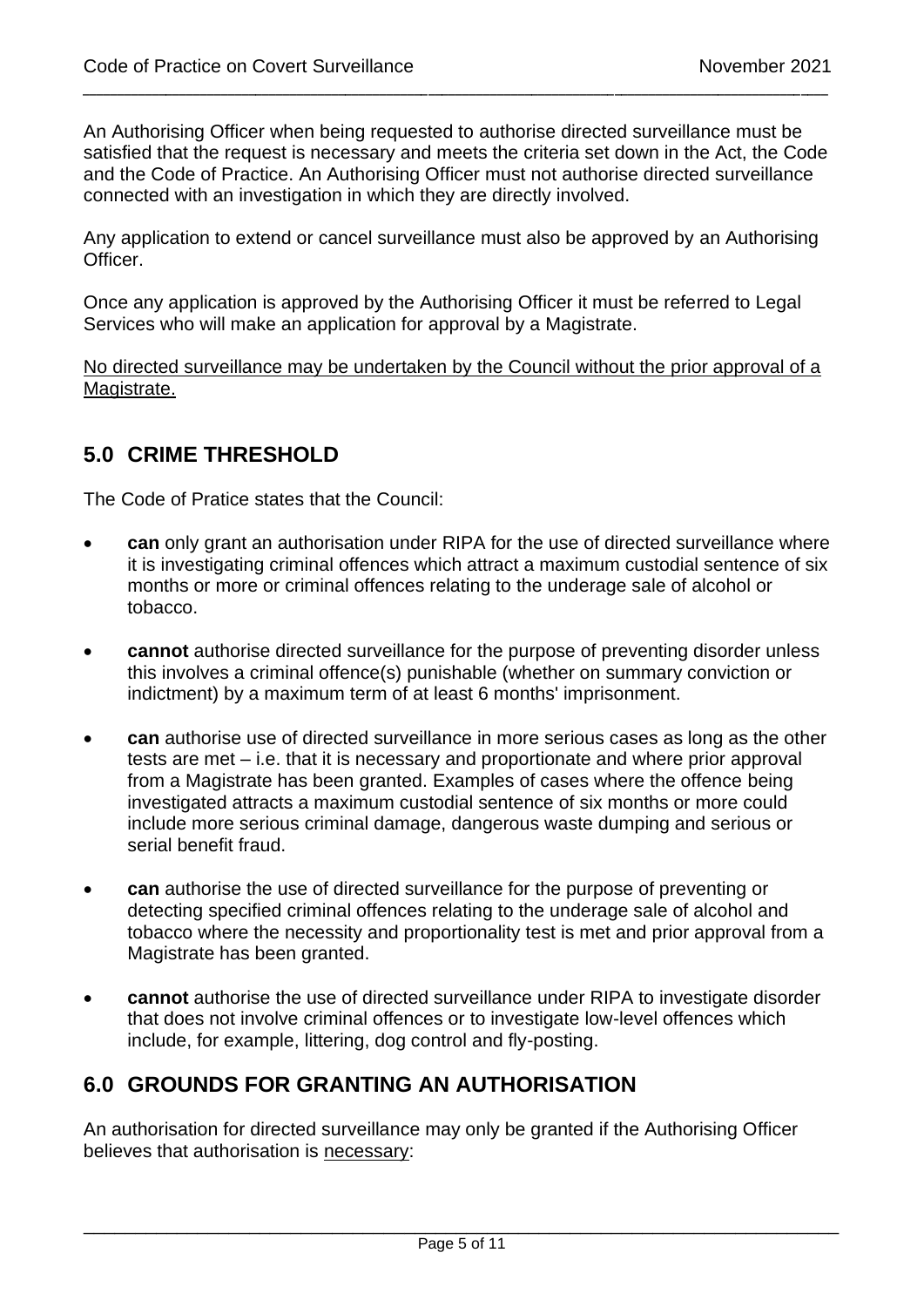#### **for the purposes of preventing or detecting crime or of preventing disorder and it meets the crime threshold mentioned in 5.0 above.**

\_\_\_\_\_\_\_\_\_\_\_\_\_\_\_\_\_\_\_\_\_\_\_\_\_\_\_\_\_\_\_\_\_\_\_\_\_\_\_\_\_\_\_\_\_\_\_\_\_\_\_\_\_\_\_\_\_\_\_\_\_\_\_\_\_\_\_\_\_\_\_\_\_\_\_\_\_\_\_\_\_\_\_\_\_\_\_\_\_\_\_\_\_\_\_\_\_\_\_\_\_\_\_\_\_\_\_\_

AND the Authorising Officer must also be satisfied and believe that the surveillance is proportionate to what it seeks to achieve.

The Code advises that following elements of proportionality should be fully considered:

- balancing the size and scope of the proposed activity against the gravity and extent of the perceived mischief;
- explaining how and why the methods to be adopted will cause the least possible intrusion on the target and others;
- that the activity is an appropriate use of the legislation and the only reasonable way, having considered all others, of obtaining the necessary result; and
- providing evidence of other methods considered and why they were not implemented.

Covert surveillance will only be used for one of the legitimate purposes where sufficient evidence exists to justify the surveillance and the surveillance is the least intrusive method of meeting that purpose. The surveillance itself must be a proportionate response to the issue it is seeking to address. Consideration should be given to alternative methods of resolving the situation or obtaining the evidence sought and this should be documented.

Particular attention should be paid to the effect of the surveillance on the privacy of other persons ("collateral intrusion"). Measures should be taken to avoid or minimise intrusion. Any collateral intrusion should be taken into account when an Authorising Officer is assessing proportionality.

#### <span id="page-7-0"></span>**7.0 PROCEDURE FOR AUTHORISATIONS, CANCELLATIONS AND RENEWALS**

#### <span id="page-7-1"></span>**7.1 Authorisations**

An authorisation must be granted by those persons authorised at 4 above. No other person is permitted to authorise directed surveillance.

Authorisations must be in writing on the form attached.

Authorisation cannot be given to operations after they have commenced. Failure to obtain correct authorisation may mean that evidence is not admissible in legal proceedings and may breach a subject's human rights.

The authorisation form must be kept on the relevant case papers and held securely. A copy of the authorisation must be passed to Legal Services to be held on a central file and monitored for consistency of approach of Authorising Officers and validity.

An authorisation period begins on the date and time the authorisation is approved by a magistrate and will cease to have effect (unless renewed) at the end of a period of *three months* beginning with the day on which it took effect.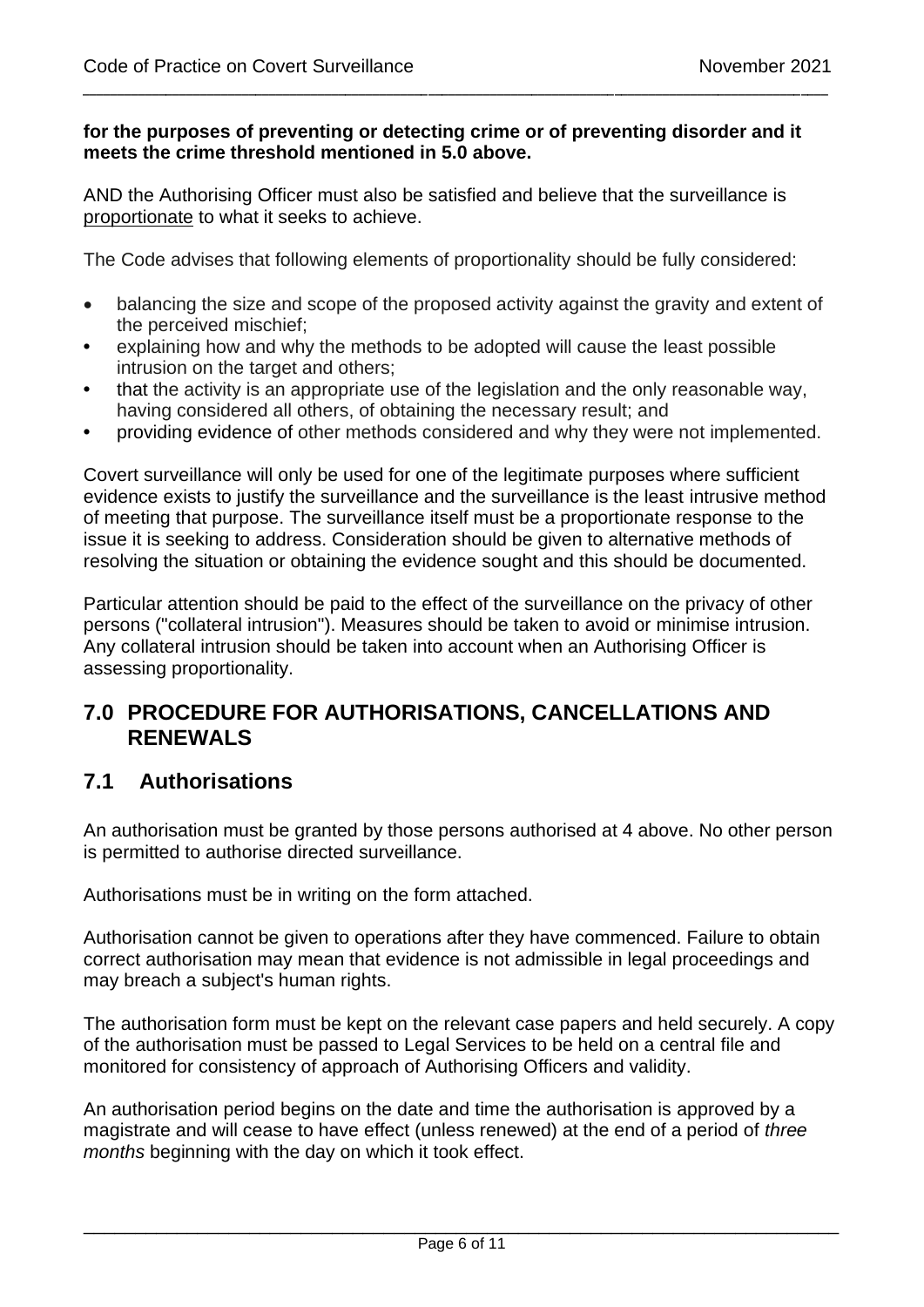# <span id="page-8-0"></span>**7.2 Magistrates' Approval**

Once an authorisation form has been completed Legal Services will:

- contact the Magistrates' Court to arrange for a hearing
- supply the court with a partially completed judicial application/order form
- supply the court with a copy of the authorisation and any supporting documents setting out the Council's case

\_\_\_\_\_\_\_\_\_\_\_\_\_\_\_\_\_\_\_\_\_\_\_\_\_\_\_\_\_\_\_\_\_\_\_\_\_\_\_\_\_\_\_\_\_\_\_\_\_\_\_\_\_\_\_\_\_\_\_\_\_\_\_\_\_\_\_\_\_\_\_\_\_\_\_\_\_\_\_\_\_\_\_\_\_\_\_\_\_\_\_\_\_\_\_\_\_\_\_\_\_\_\_\_\_\_\_\_

• the hearing will be in private and be heard by a single Justice of the Peace.

The Justice of the Peace may decide to either:

- (i) approve the grant (or renewal) of an authorisation; or
- (ii) refuse to approve the grant (or renewal) of an authorisation.

<span id="page-8-1"></span>It is preferable for the Authorising Officer also to attend the hearing to give the Bench assistance if necessary.

#### **7.3 Review**

Officers should, as a matter of good practice, review authorisations on a regular basis during the course of that surveillance to ensure that the authorisation still meets the criteria. If it does not, the authorisation should be cancelled using the procedure described below. A review form is attached. Officers in charge of investigations will be required to keep a record of these reviews and will submit a record of that review (normally by email) to the Monitoring Officer to be held centrally.

#### <span id="page-8-2"></span>**7.4 Renewals**

A renewal of an authorisation can be made shortly before it expires and must be done on the form attached. The original should be kept on the case file and a copy passed to the Monitoring Officer for retention centrally. When considering whether to grant a renewal of an authorisation the Authorising Officer will consider the same factors outlined at 5 above. All renewals must be subject of an application to the Magistrates' Court in line with the procedure at 7.2 above.

#### <span id="page-8-3"></span>**7.5 Cancellations**

The Authorising Officer who last granted or renewed the authorisation must cancel it if s/he is satisfied that the directed surveillance no longer meets the criteria for authorisation. A cancellation should be made on the form attached. The original should be retained on the case file and a copy passed to Legal Services for retention centrally.

<span id="page-8-4"></span>Authorisations, renewals and cancellations are subject to monitoring on an annual basis by the Monitoring Officer as to validity under the Act and the Code.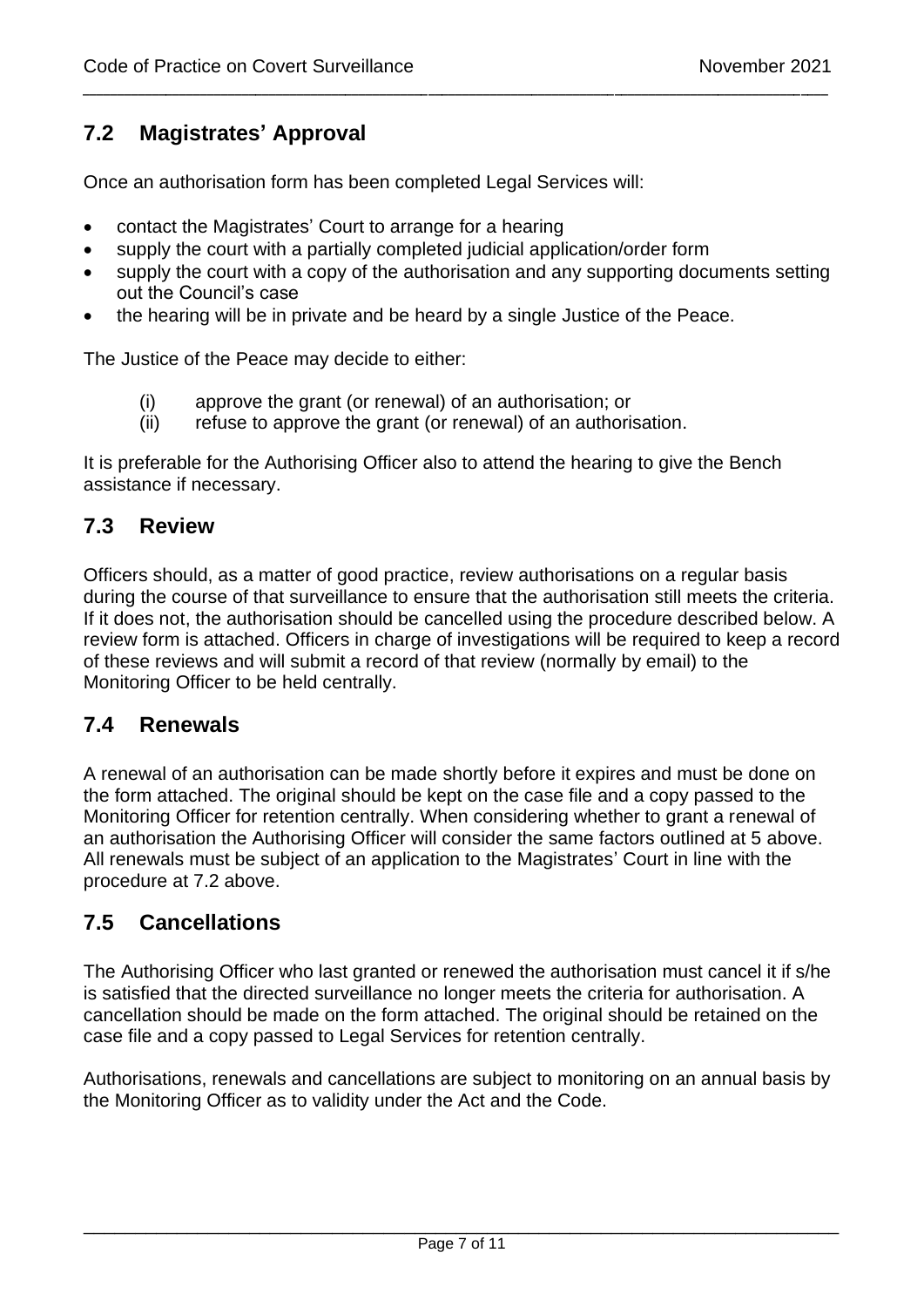# **7.6 Audit**

At the end of each calendar year each of the Authorising Officers referred to at 4 must provide the Monitoring Officer with a list of all directed surveillance authorised by them throughout that year or provide written and signed confirmation that no such surveillance has been authorised by them

\_\_\_\_\_\_\_\_\_\_\_\_\_\_\_\_\_\_\_\_\_\_\_\_\_\_\_\_\_\_\_\_\_\_\_\_\_\_\_\_\_\_\_\_\_\_\_\_\_\_\_\_\_\_\_\_\_\_\_\_\_\_\_\_\_\_\_\_\_\_\_\_\_\_\_\_\_\_\_\_\_\_\_\_\_\_\_\_\_\_\_\_\_\_\_\_\_\_\_\_\_\_\_\_\_\_\_\_

# <span id="page-9-0"></span>**8.0 MISCELLANEOUS POINTS**

# <span id="page-9-1"></span>**8.1 Material obtained from covert surveillance ("product")**

Material produced as a result of covert surveillance will be secured and transported securely. Where the product obtained is to be used in criminal proceedings the Council must comply with the provisions of the Police and Criminal Evidence Act 1984. In all other cases the treatment of product must follow Council's guidelines on access, retention and storage as set out in the Data Protection Policy.

# <span id="page-9-2"></span>**8.2 CCTV**

The Act and the Code will not usually apply to use of an overt CCTV system because the public are aware that the system is in use. However there are circumstances where the system is used for the purposes of a *specific operation or investigation* and in these circumstances an authorisation will be required. If the police assume operational control of the system an authorisation complying with their own procedures must be supplied to the Council. Further information in respect of these procedures can be found in the Council's CCTV Code of Practice, which has been produced in conjunction with Essex Police.

# **9.0 SOCIAL MEDIA**

With the increasing use of social media there is a significant amount of information on an individual's social networking pages. This information might be relevant to an investigation being undertaken by the Council. However, unguided research into the sites of suspects could fall within the remit of RIPA and therefore require authorisation prior to it being undertaken. **You should therefore seek advice from Legal Services prior to undertaking any investigation using social networking sites.** 

Where privacy settings are available but not applied the data available on Social Networking Sites may be considered 'open source' and an authorisation is not usually required. However, privacy implications may still apply even if the subject has not applied privacy settings (section 3.13 of the Code).

Repeat viewing of 'open source' sites, however, may constitute directed surveillance on a case by case basis and this should be borne in mind e.g. if someone is being monitored through, for example, their Facebook profile for a period of time and a record of the information is kept for later analysis, this is likely to require a RIPA authorisation for directed surveillance.

To avoid the potential for inadvertent or inappropriate use of social network sites in investigative and enforcement roles, Officers should be mindful of any relevant guidance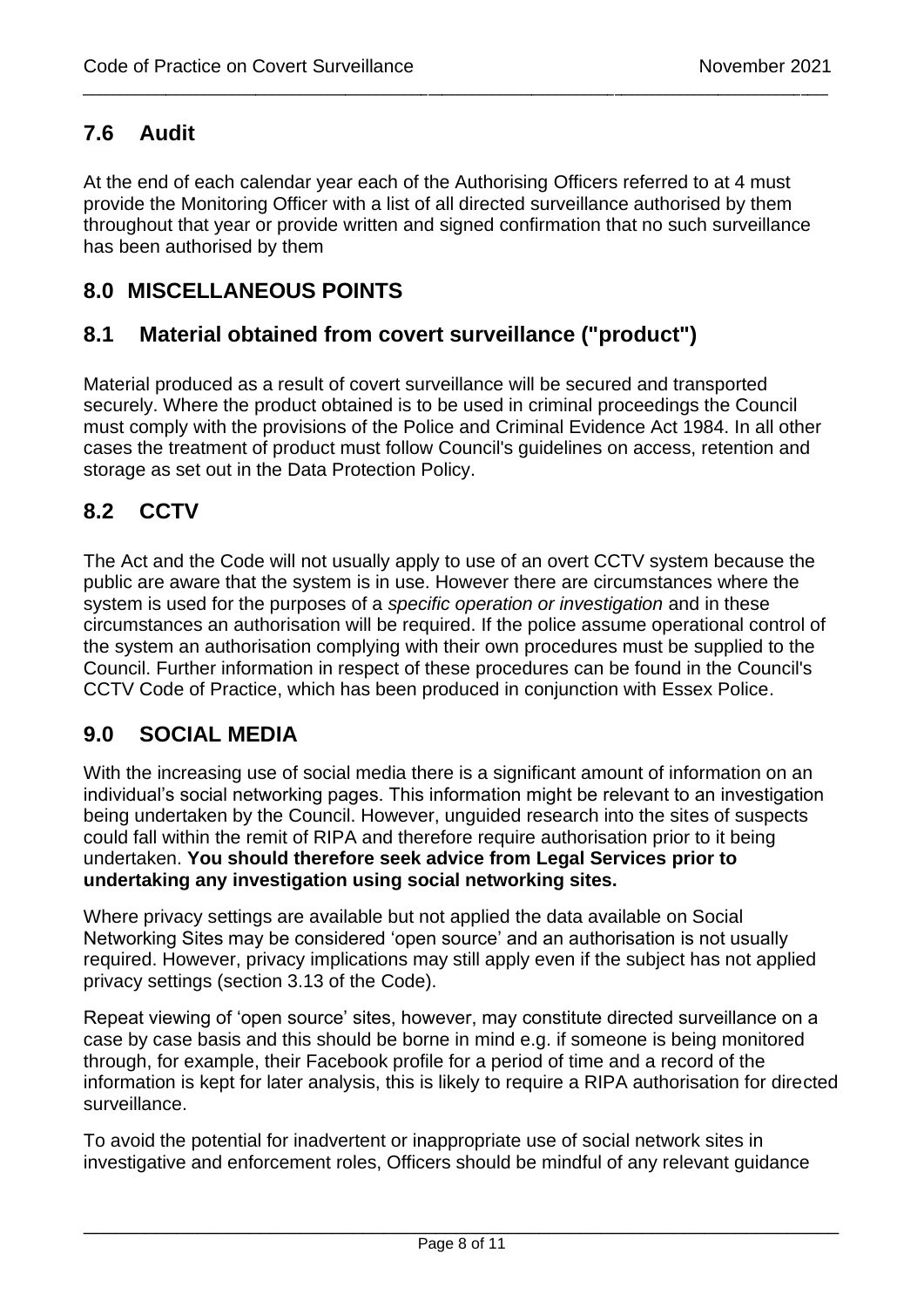and the Council's separate Use of Social Media in Investigations Policy and Procedure attached at Annex 1 of this Policy.

\_\_\_\_\_\_\_\_\_\_\_\_\_\_\_\_\_\_\_\_\_\_\_\_\_\_\_\_\_\_\_\_\_\_\_\_\_\_\_\_\_\_\_\_\_\_\_\_\_\_\_\_\_\_\_\_\_\_\_\_\_\_\_\_\_\_\_\_\_\_\_\_\_\_\_\_\_\_\_\_\_\_\_\_\_\_\_\_\_\_\_\_\_\_\_\_\_\_\_\_\_\_\_\_\_\_\_\_

# <span id="page-10-0"></span>**10.0 TRAINING**

The Council will ensure that the Officers who are authorising directed surveillance are appropriately trained.

All Authorising Officers and those routinely engaged in directed surveillance have been provided with this guidance, have access to the Code and the standard forms.

This Code of Practice and the standard forms are available in electronic format on the Council's intranet, COLIN.

# <span id="page-10-1"></span>**11.0 GENERAL BEST PRACTICES**

The following guidelines are considered as best working practices by all public authorities with regard to all applications for authorisations covered by the Code:

- applications should avoid any repetition of information;
- information contained in applications should be limited to that required by the relevant legislation;
- an application should not require the sanction of any person in the Council other than the Authorising Officer;
- where it is foreseen that other agencies will be involved in carrying out the surveillance, these agencies should be detailed in the application;
- authorisations should not generally be sought for activities already authorised following an application by the same or a different public authority.

# <span id="page-10-2"></span>**12.0 SENIOR RESPONSIBLE OFFICER**

The Council's nominated Senior Responsible Officer in accordance with the Code is Andrew Weavers, Monitoring Officer who will be responsible for:

- the integrity of the process in place within the Council to authorise directed surveillance
- compliance with Part II of the Act, the Code and the Code of Practice
- engagement with the Investigatory Powers Commissioner's Office and inspectors when they conduct their inspections, and where necessary, overseeing the implementation of any post inspection action plans recommended or approved by a **Commissioner**
- assurance that all authorising officers are of an appropriate standard in light of any recommendations in the inspection reports prepared by the Investigatory Powers Commissioner's Office
- <span id="page-10-3"></span>supervising the maintenance of records.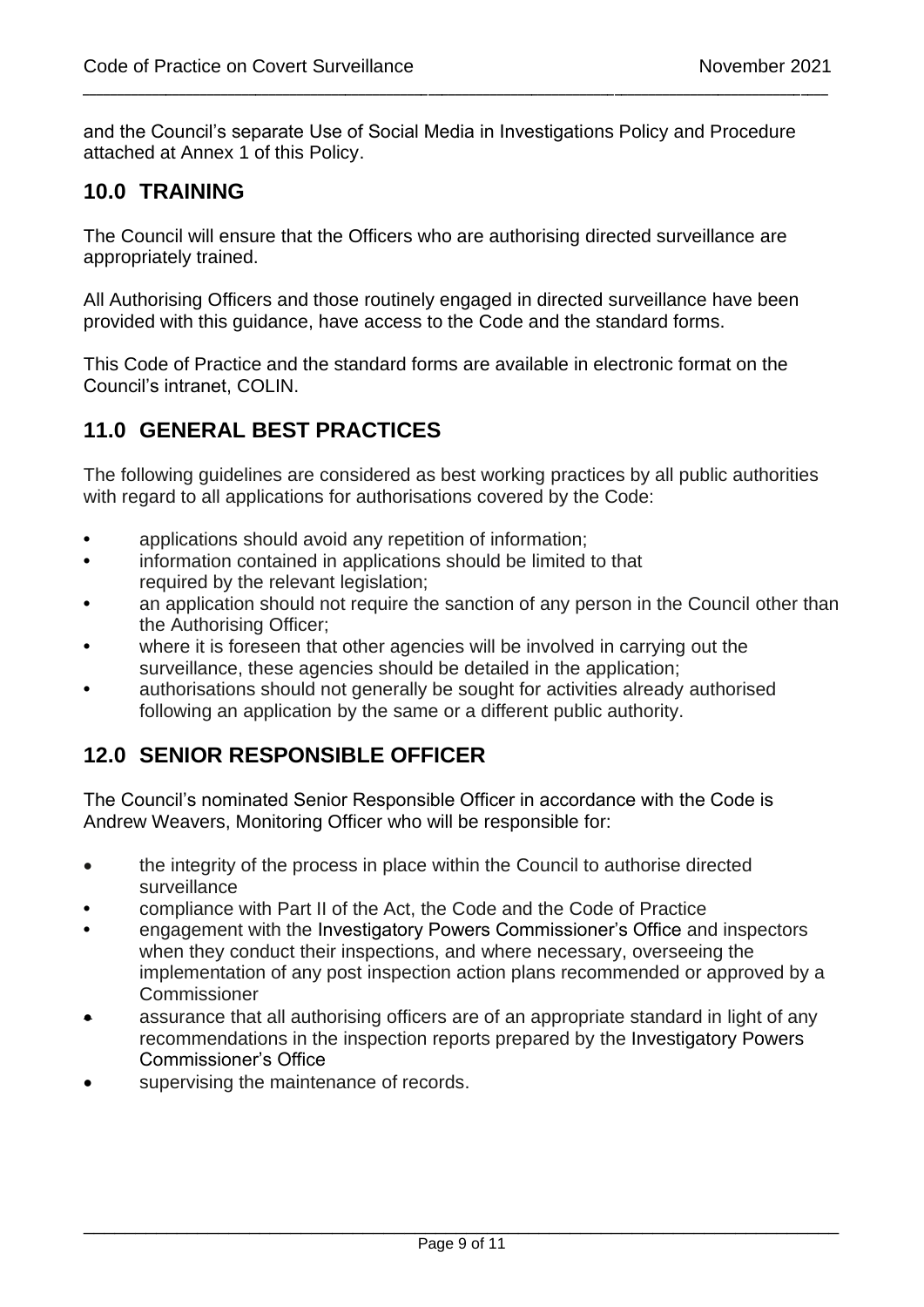# **13.0 COMMUNICATIONS DATA**

#### **Before considering submitting an application for the acquisition of communications data, all officers must first refer the matter to the Senior Responsible Officer.**

\_\_\_\_\_\_\_\_\_\_\_\_\_\_\_\_\_\_\_\_\_\_\_\_\_\_\_\_\_\_\_\_\_\_\_\_\_\_\_\_\_\_\_\_\_\_\_\_\_\_\_\_\_\_\_\_\_\_\_\_\_\_\_\_\_\_\_\_\_\_\_\_\_\_\_\_\_\_\_\_\_\_\_\_\_\_\_\_\_\_\_\_\_\_\_\_\_\_\_\_\_\_\_\_\_\_\_\_

Communications Data is the 'who', 'when' and 'where' of a communication, but not the 'what' (i.e. the content of what was said or written). Local Authorities are not permitted to intercept the content of any person's communications.

Part 3 of the Investigatory Powers Act 2016 (IPA) replaced part 1 chapter 2 of the Act in relation to the acquisition of communications data and puts local authorities on the same standing as the police and law enforcement agencies. Previously local authorities have been limited to obtaining subscriber details (known now as "entity" data) such as the registered user of a telephone number or email address. Under the IPA, local authorities can now also obtain details of in and out call data, and cell site location. This information identifies who a criminal suspect is in communication with and whereabouts the suspect was when they made or received a call, or the location from which they were using an Internet service. This additional data is defined as "events" data.

A new threshold for which communications data "events" data can be sought has been introduced under the IPA as "applicable crime". Defined in section 86(2A) of the IPA this means: an offence for which an adult is capable of being sentenced to one year or more in prison; any offence involving violence, resulting in substantial financial gain or involving conduct by a large group of persons in pursuit of a common goal; any offence committed by a body corporate; any offence which involves the sending of a communication or a breach of privacy; or an offence which involves, as an integral part of it, or the sending of a communication or breach of a person's privacy.

Further guidance can be found in paragraphs 3.3 to 3.13 of the Communications Data Code of Practice published on the Home Office website:

[https://assets.publishing.service.gov.uk/government/uploads/system/uploads/attachment\\_d](https://assets.publishing.service.gov.uk/government/uploads/system/uploads/attachment_data/file/757850/Communications_Data_Code_of_Practice.pdf) [ata/file/757850/Communications\\_Data\\_Code\\_of\\_Practice.pdf](https://assets.publishing.service.gov.uk/government/uploads/system/uploads/attachment_data/file/757850/Communications_Data_Code_of_Practice.pdf)

The IPA has also removed the necessity for local authorities to seek the endorsement of a Justice of the Peace when seeking to acquire communications data. All such applications must now be processed through the National Anti-Fraud Network ("NAFN") and will be considered for approval by the independent Office of Communication Data Authorisation ("OCDA"). The transfer of applications between local authorities, NAFN and OCDA is all conducted electronically and will therefore reduce what can be a protracted process of securing an appearance before a Magistrate or District Judge (see local authority procedures set out in paragraphs 8.1 to 8.7 of the Communications Data Code of Practice).

# **14.0 COMPLAINTS**

The Act, the Code and the Code of Practice are subject to monitoring by the Investigatory Powers Commissioner's Office. Any complaints regarding use of surveillance powers should be dealt with initially through the Council's Complaints and Compliments Procedure. If this does not result in a satisfactory outcome for the complainant then they should be referred to: